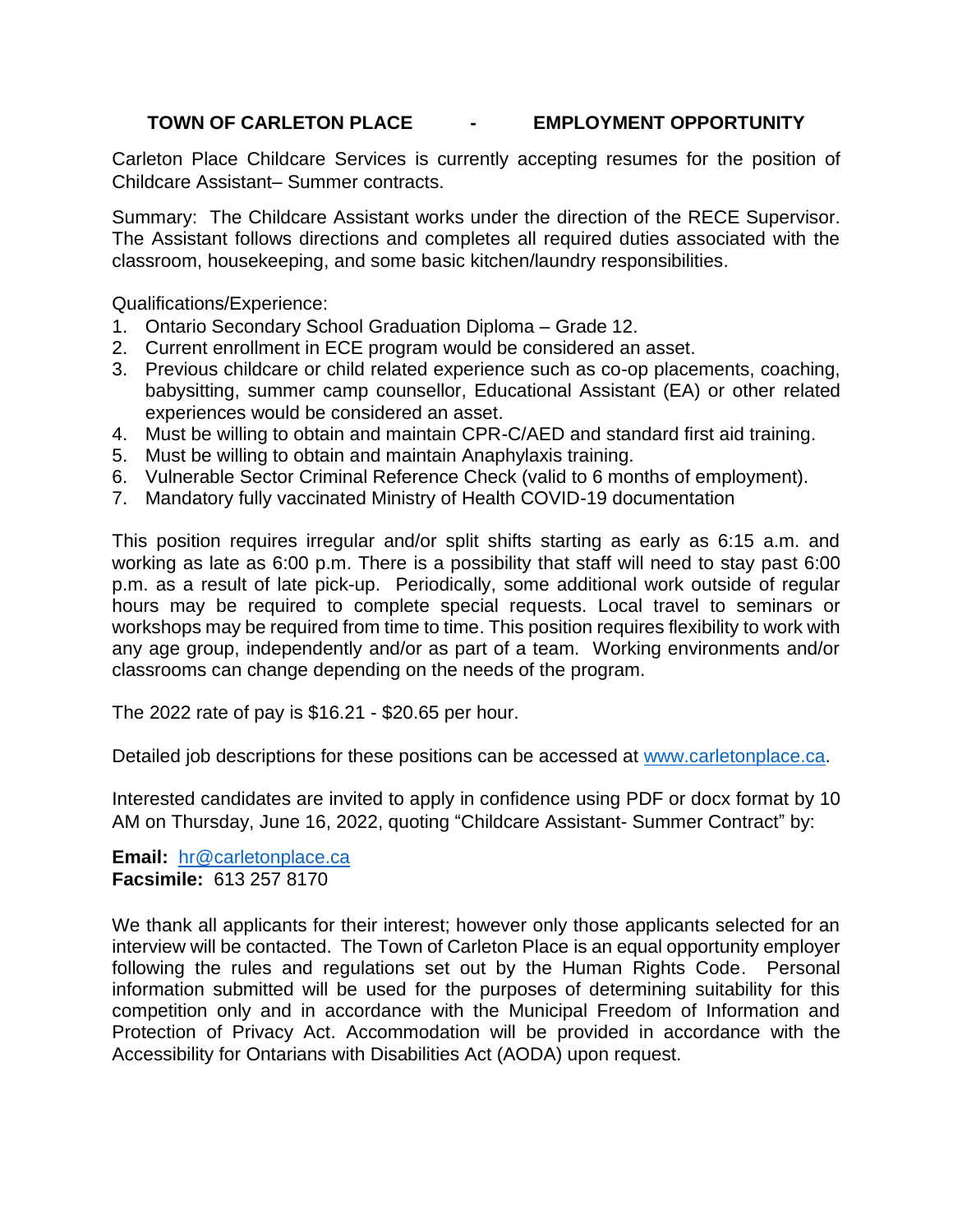## **TOWN OF CARLETON PLACE**



### **JOB DESCRIPTION**

| <b>DEPARTMENT:</b>     | <b>Childcare Services Department</b> |
|------------------------|--------------------------------------|
| <b>DIVISION:</b>       | Childcare                            |
| <b>JOB TITLE:</b>      | <b>Childcare Part Time Assistant</b> |
| <b>EMPLOYEE GROUP:</b> | Non-Union                            |
| <b>PAY GRID:</b>       | 3                                    |
| <b>SUPERVISOR:</b>     | <b>RECE Supervisor</b>               |
| <b>REVISION DATE:</b>  | May 2022                             |

#### **POSITION SUMMARY:**

The Childcare Part Time Assistant works under the direction of the RECE Supervisor. The Part Time Assistant follows directions and completes all required duties associated with the classroom, housekeeping and some basic kitchen/laundry responsibilities.

## **DUTIES AND RESPONSIBILITIES:**

- 1. Attends work on a regular basis, arriving in a timely manner and following the schedule as provided by the RECE Supervisor
- 2. Accountable for the safety and well-being of the children in care
- 3. Builds caring and responsive relationships with children, families and colleagues
- 4. Helps create a welcoming, positive learning environment
- 5. Ensures the various areas of the childcare spaces are kept clean and tidy during the day and assists with laundry, toy cleaning and rotation
- 6. Refills supplies such as diapers, paper towels, wash cloths, soap dispensers, etc.
- 7. Brings potential problems to the attention of supervisors and/or RECE staff
- 8. Follows current licensing requirements and established schedules
- 9. Respects and encourages family involvement and engagement
- 10. Observes, notes, and communicates any symptoms of ill health with each child daily
- 11. Remains professional under pressure and demonstrates responsible decisionmaking in stressful or unexpected situations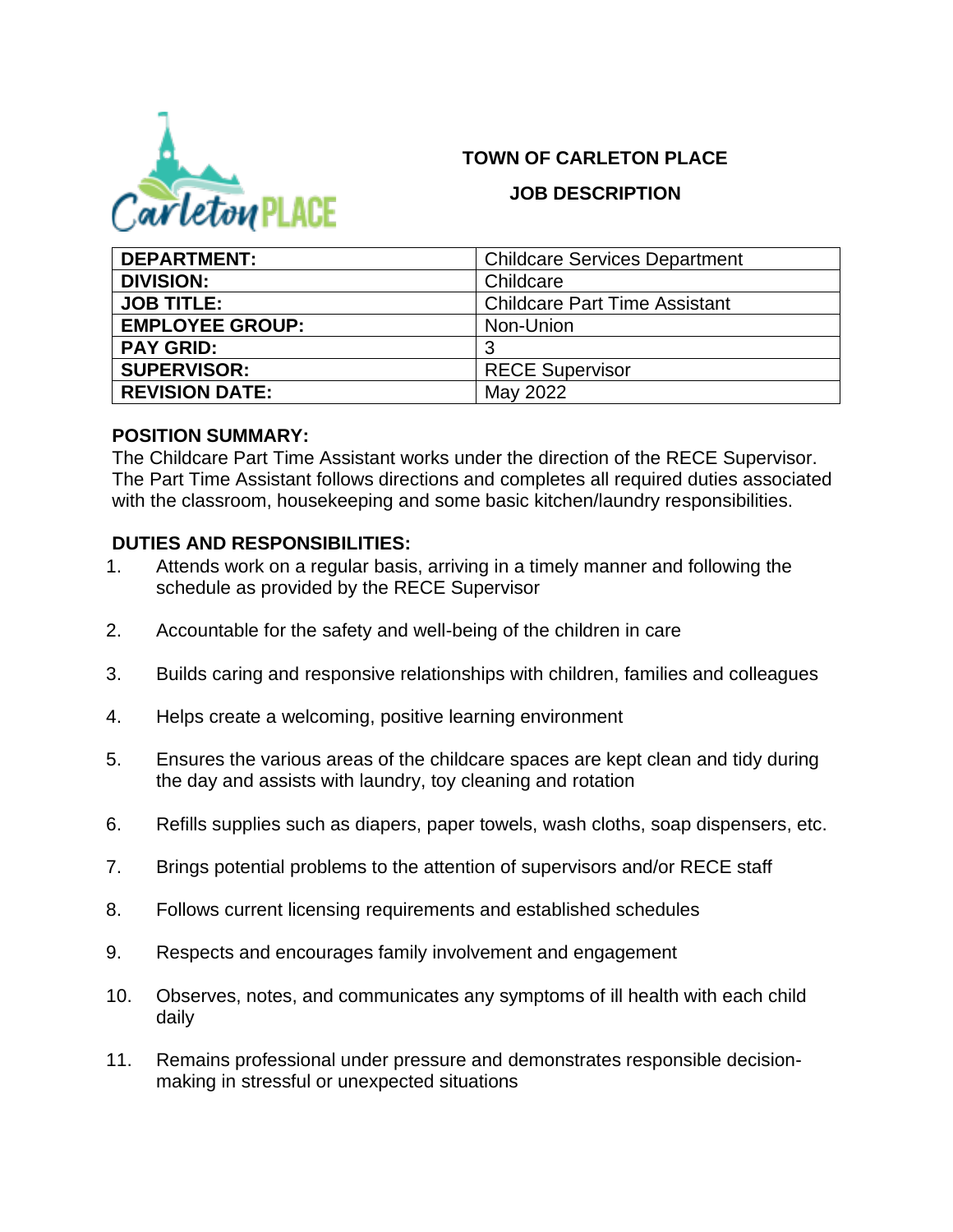- 12. Follows duty to report protocol for neglect, and/or unsafe child related situations
- 13. Participates in daily, weekly, and monthly program requirements including observations, taking photographs, creating learning stories, accident reports, etc. as needed
- 14. Inputs daily attendance, sleep, meal, health, toileting etc. information, using location specific software or documentation as needed
- 15. Assists with snacks and meals following established practices and supporting family style serving
- 16. Changes diapers and supports toilet training, if applicable
- 17. Documents building, room and yard repairs and/or maintenance in appropriate logbook
- 18. Communicates any/all concerns of a health and safety nature to a representative in a timely manner
- 19. Ensures proper storage of medicine, cleaners and other hazards and supplies
- 20. Brainstorms and collaborates with peers to come up with new ideas and solutions for program improvement and workplace success and fulfillment
- 21. Promotes workplace positivity and open communication with peers

The above generally describes the duties of the position. However, municipal work is varied in nature; employees will be required to perform duties in addition to the above from time to time as directed by the RECE Supervisor.

### **POSITION REQUIRMENTS:**

#### **EDUCATIONAL REQUIREMENTS:**

- 1. Ontario Secondary School Graduation Diploma Grade 12
- 2. Current enrollment in ECE program would be considered an asset
- 3. Must be willing to obtain and maintain CPR-C/AED and standard first aid training
- 4. Must be willing to obtain and maintain Anaphylaxis training
- 5. Participate in four (4) hours of professional development per year

### **EXPERIENCE:**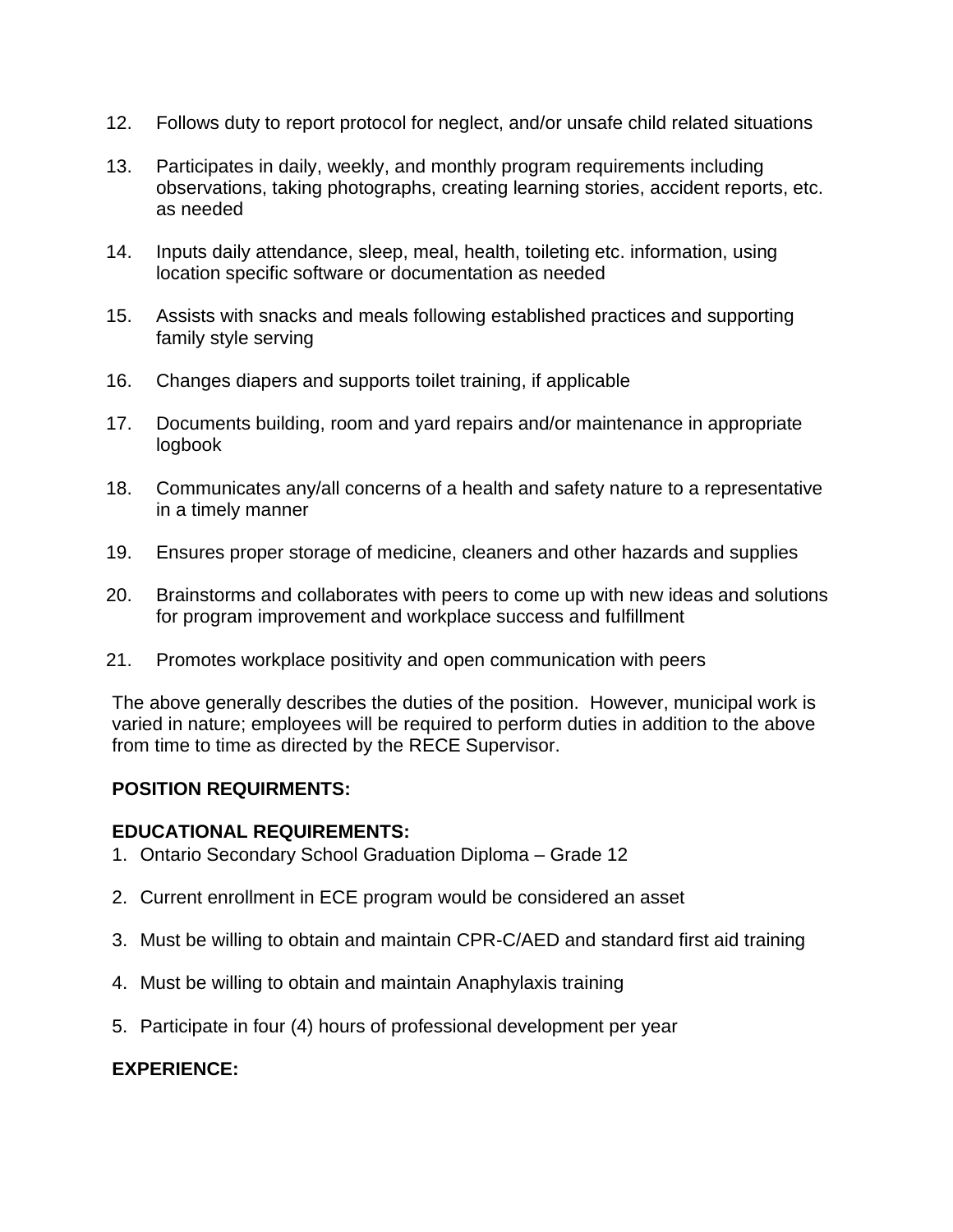Previous childcare or child related experience such as co-op placements, coaching, babysitting, summer camp counsellor, Educational Assistant (EA) or other related experiences would be considered an asset

### **SKILLS AND COMPETENCIES:**

- 1. Ability to lift unassisted a minimum of 45 pounds
- 2. Patience and a sense of humour
- 3. Excellent verbal and written communication skills
- 4. Efficient time management skills
- 5. Strong problem-solving skills
- 6. Basic abilities with technology, software and application
- 7. Discretion and good judgement when handling confidential/sensitive material/information

## **WORKING CONDITIONS:**

This position requires irregular and/or split shifts starting as early as 6:15 a.m. and working as late as 6:00 p.m. There is a possibility that staff will need to stay past 6:00 p.m. as a result of late pick-up. Periodically, some additional work outside of regular hours may be required to complete special requests. Local travel to seminars or workshops may be required from time to time.

### **PHYSICAL DEMANDS:**

Repetitive physical actions: standing, bending, twisting, pushing, reaching, lifting, walking, kneeling, grasping, and regular movement with choice; light, moderate and heavy unassisted lifting required (45 lbs min.), moving furniture and classroom arrangement, moderate visual demands require close and distant vision. Staff may be required to stand for long periods of time and walk on uneven ground.

### **ENVIRONMENTAL CONDITIONS:**

This position involves the frequent use of chemicals and exposure to unpleasant odors. Possible contact with blood borne pathogens and/or bodily fluids. The employee also works outside in ranging weather conditions. This position requires flexibility to work with any age group, independently or as a team. Assigned classrooms can change often depending on the needs of the program.

### **SENSORY DEMANDS:**

The employee is required to participate in conversations in quiet, and/or noisy, fast paced settings and will work in indoor/outdoor environments. This position requires the use of cleaning equipment such as broom and mop.

# **MENTAL DEMANDS:**